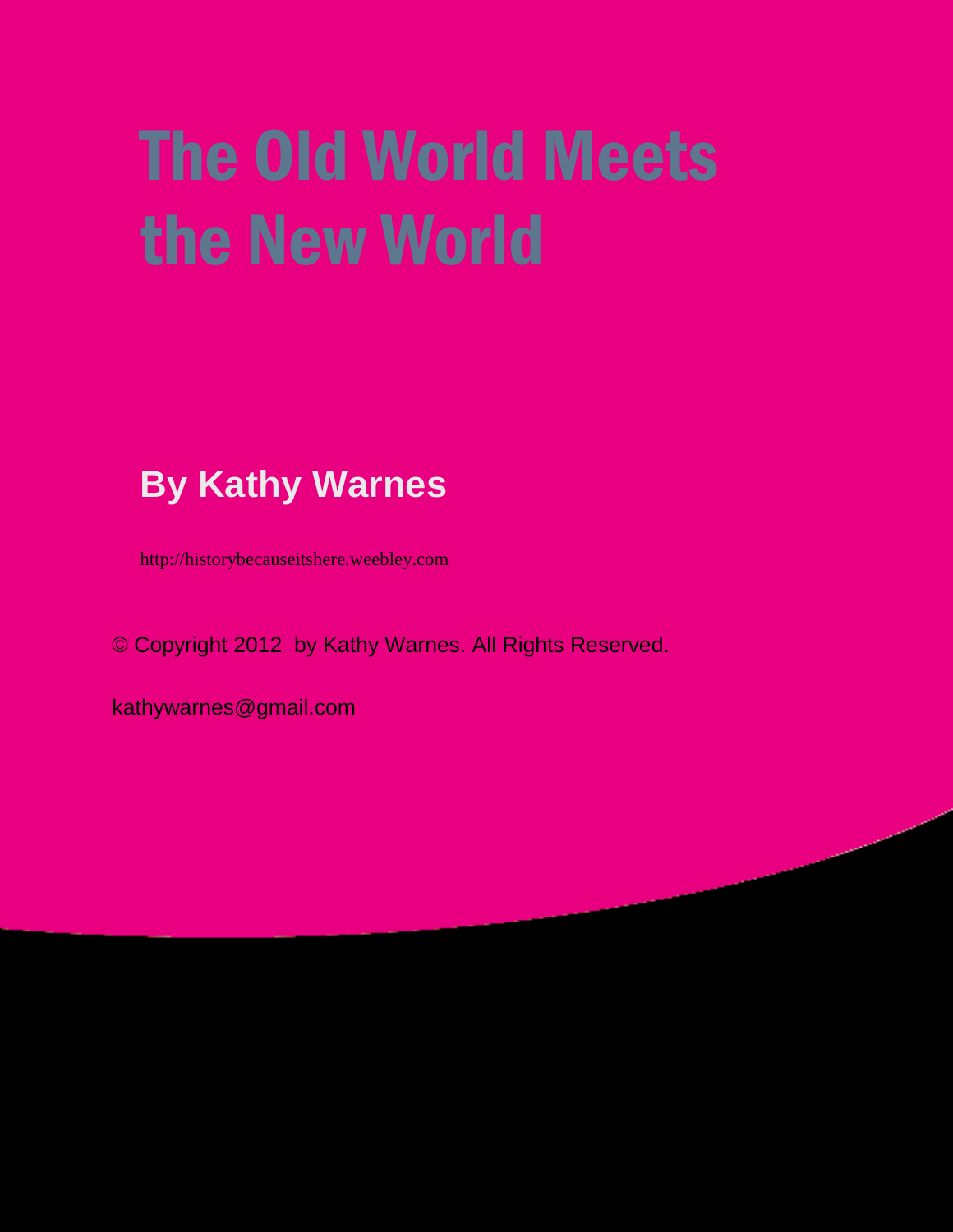### **The New World is Already Civilized**

- The Vikings had been there, done that, and the Native Americans were doing!
- Most historians agree that the Vikings arrived somewhere along the coast of North American during the Tenth Century.
- Vikings were farmers as well as seafarers and the primary reason for their explorations was to locate new farm lands and a new world to settle in to escape some of the problems of the old.
- Around the same time the Vikings were exploring in the New World, the Mississippian Native American civilization reached its peak, about 300 years before Columbus. The central city of their civilization, Cahokia, was located near present day Collinsville, Illinois, across the Mississippi River from St. Louis, Missouri.
- The Aztecs, Mayans, and Incas had developed civilizations in Central and South America before Columbus.
- The Mississippian Indians established extensive trade networks that reached from New Orleans as far north as the Great Lakes. They were farmers and environmentalists.
- Scholars speculate that the Mississippian civilization declined because of unabated population growth, unregulated urbanism, and in-breeding.
- Woodland Indians also had established themselves in other parts of North America. The Indians of the Iroquois Confederacy or Six Nations, developed a governmental system that framers of the United States Constitution would later use as a model.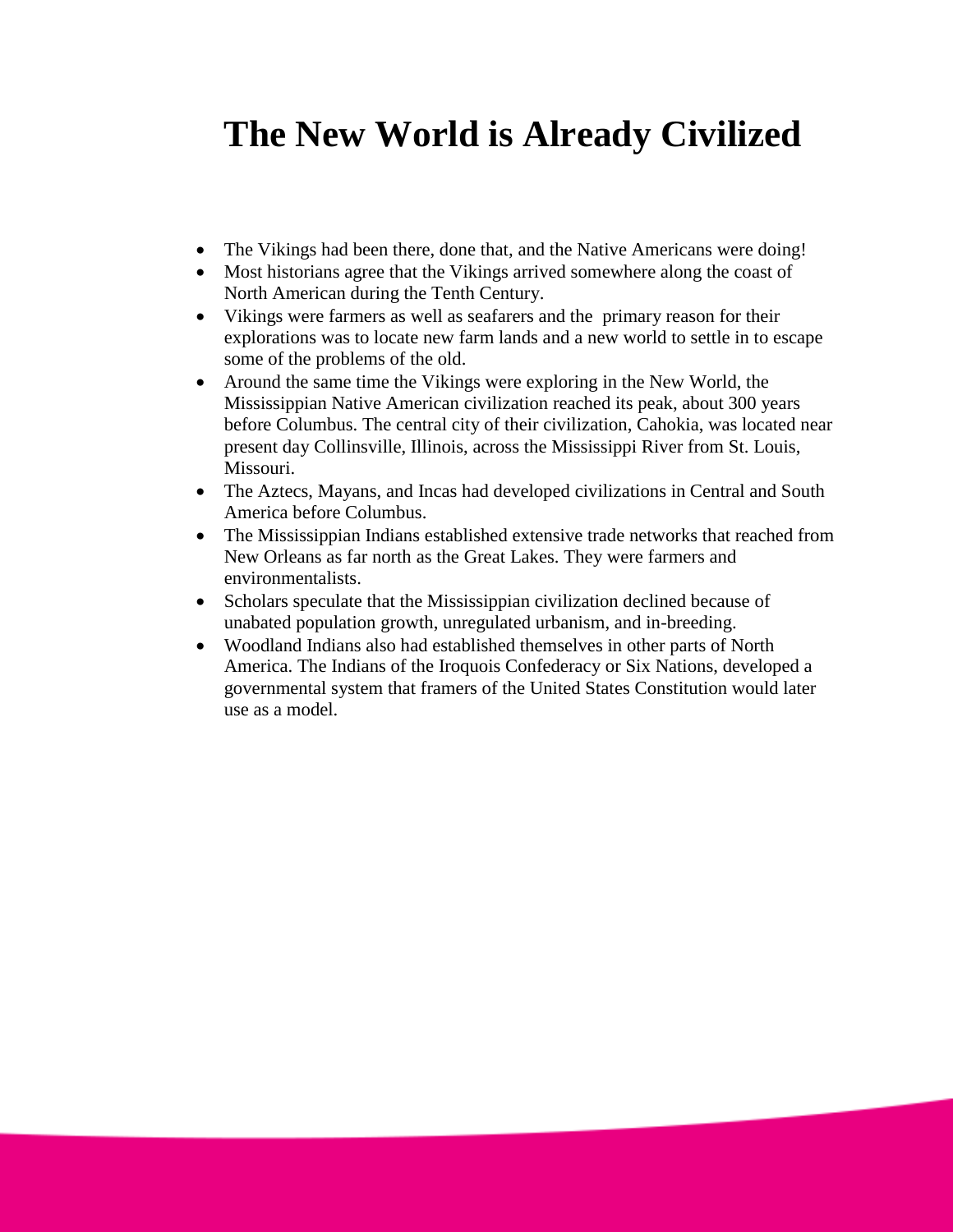### **The New World is Already Civilized**



Map of Cahokia- Wikimedia Commons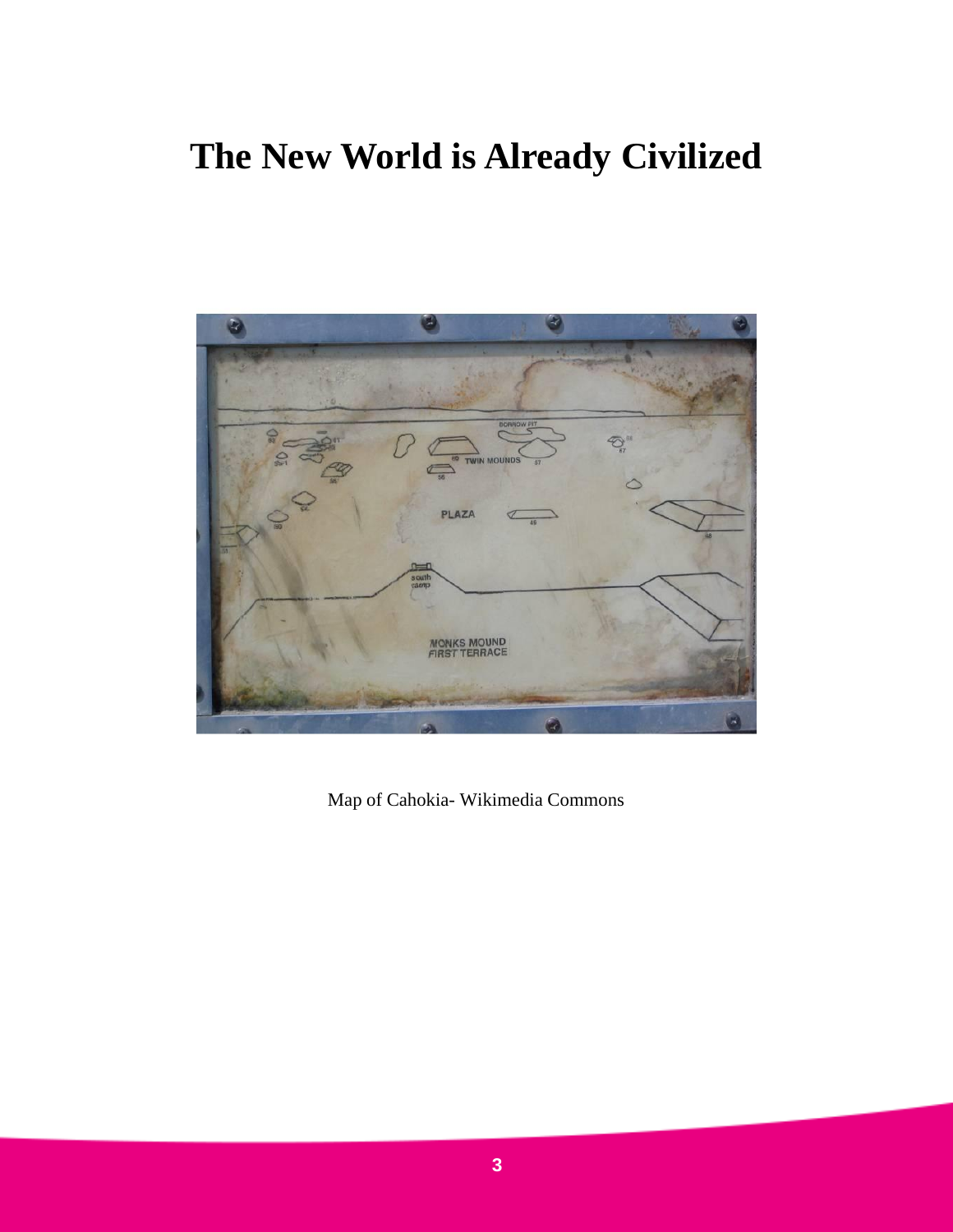

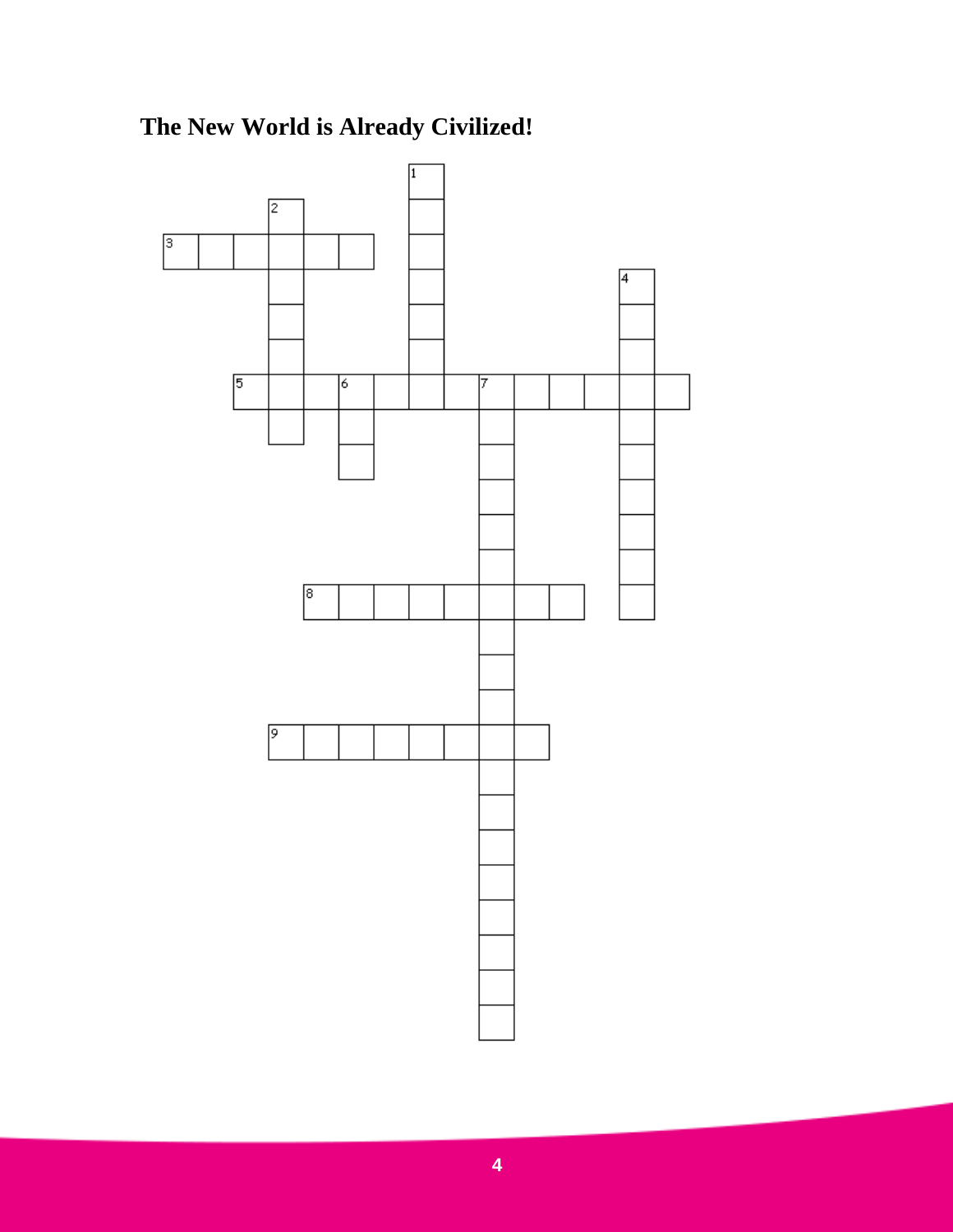Across

3. Aztecs and Incas and these peoples developed civilizations before Columbus.

- 5. This civilization peaked 300 years before Columbus
- 8. Scholars speculate that Mississippian civilization declined because of this.
- 9. Vikings explored to locate this

- 1. They entered North America during the Tenth Century
- 2. This city was the center of the Mississippian civilization
- 4. Mississippian Indians developed trade networks reaching these.
- 6. Cahokia was located across the Mississippi River from -----nt Louis.
- 7. This supposedly provided the model for the U.S. Constitution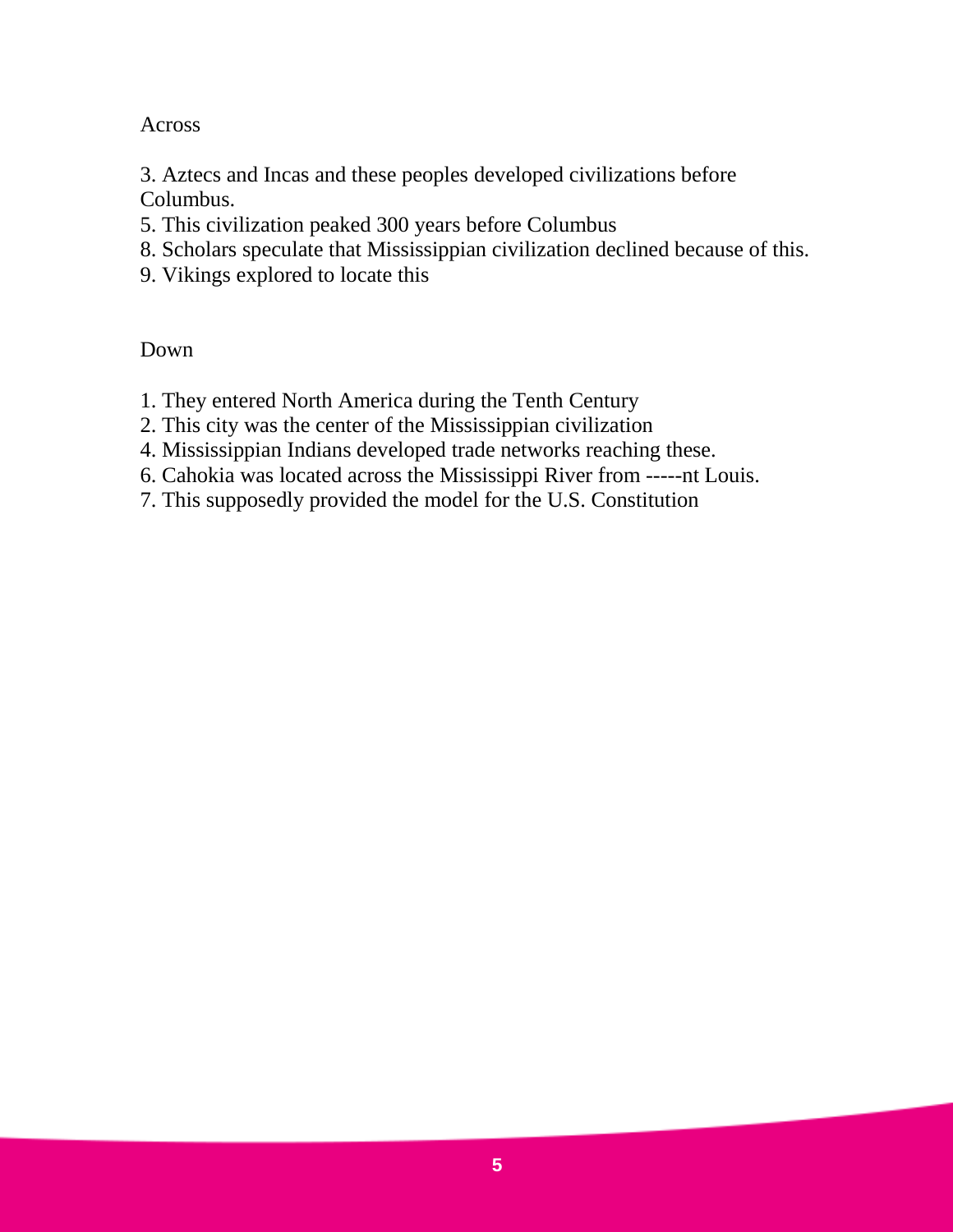## **European vs. Native American World Views**

- Europeans and Indians held drastically different views of nature and the place of humans in the natural world.
- Europeans believed that the Bible gave them permission to subdue and rule nature and natural creatures. They considered nature a savage beast that needed to be tamed and since Native Americans lived in harmony with nature, they considered the Native Americans "savages" who needed to be civilized.
- Europeans believed in the private ownership of land, while Native Americans believed that land belong to the entire tribe or in communal ownership.
- Native Americans had already developed their own religions and rituals, but they were vastly different from the European religious beliefs.
- The Europeans brought technology in the form of guns and manufactured goods to the new world and they also brought diseases that decimated Indians populations. Europeans encouraged Indian dependence on these innovations.
- Many Europeans came to the new world with a greed for gold, land, and other riches, a lust for power, and a determination to convert the Native peoples.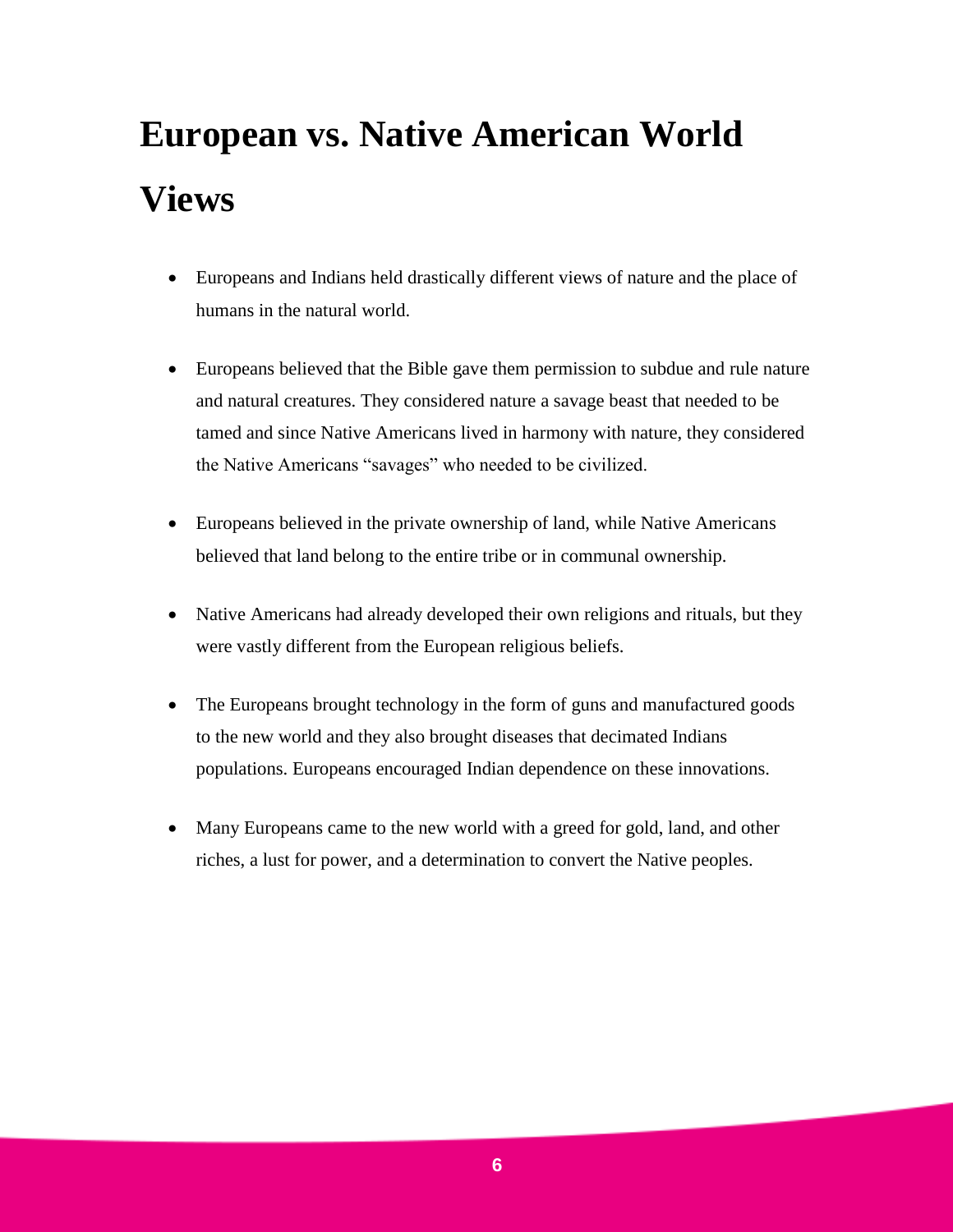

**European vs. Native American World Views**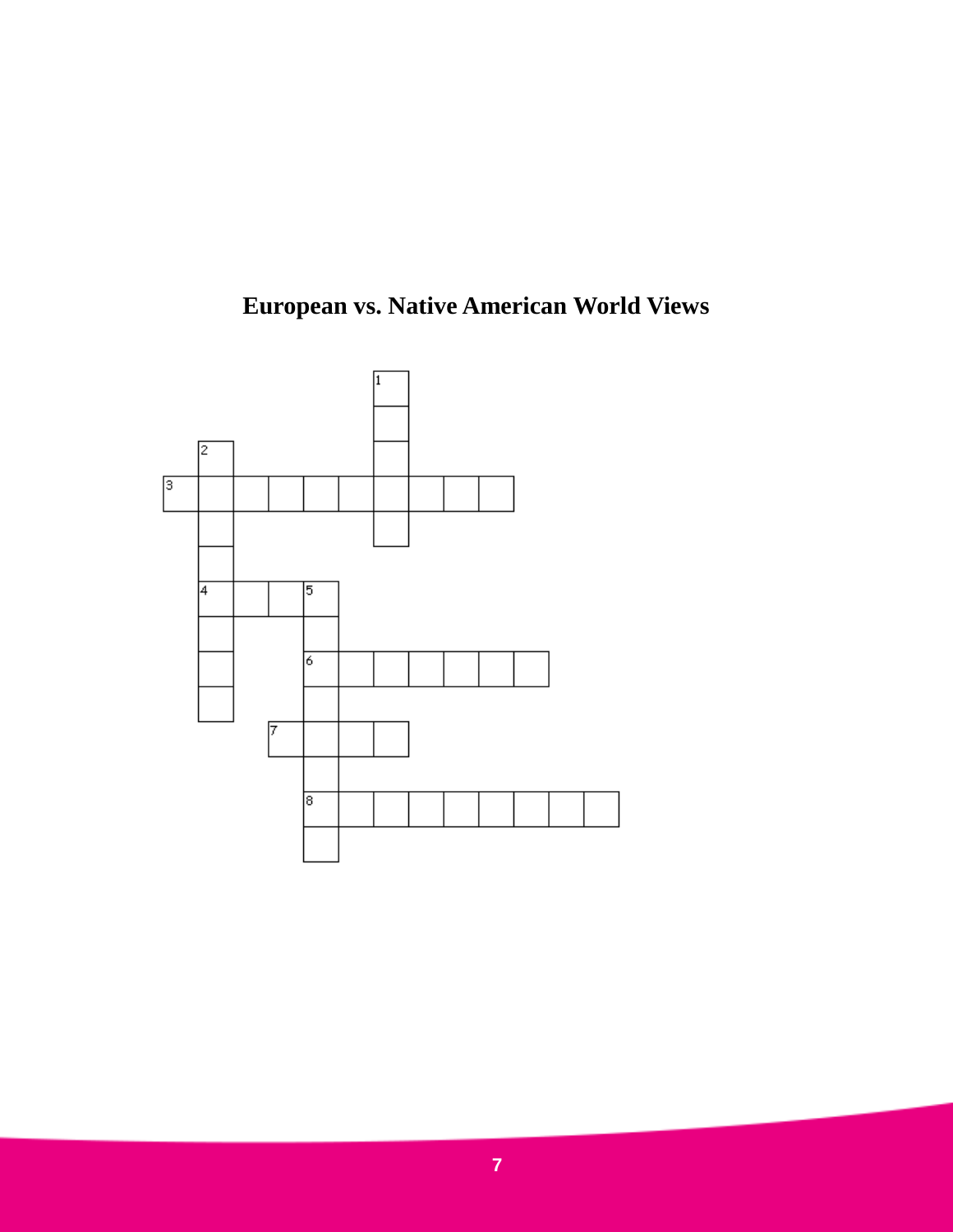#### Across

- 3. Europeans brought this to the New World.
- 4. Many Europeans came to the New World looking for\_\_\_\_\_.
- 6. Europeans called Native Americans \_\_\_\_.
- 7. Native Americans believed in communal ownership of this commodity.
- 8. These people and Natives had different views of nature.

- 1. Europeans believed this gave them permission to subdue nature.
- 2. Native Americans had their own\_\_\_.
- 5. Europeans also brought\_\_\_\_\_to the New World.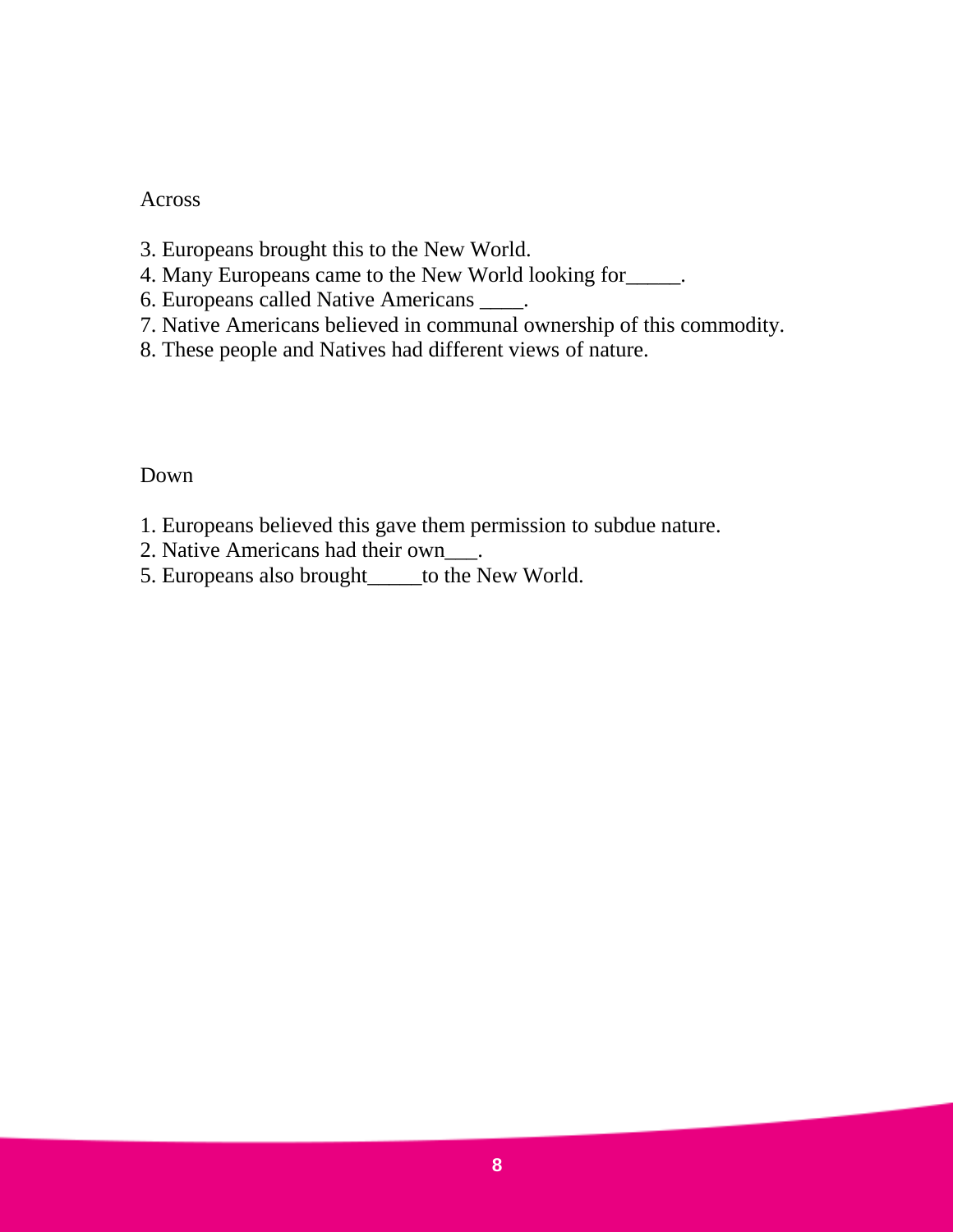### **Why Did Europeans Leave Europe?**

- There had been a renewal of European trade and commerce in the 500 years between Leif Ericsson and Columbus.
- The Roman Catholic Church which united Medieval Europe and the civilization of Islam encouraged trade between Europe and China and India especially the spice and silk trades.
- Intellectual and cultural shifts inspired by the invention of the printing press created a more literate population and sparked interest in exploration.
- Advances in navigation and naval architecture helped Europeans explore more extensively. The compass, the caravel and gunpowder gave the Europeans the technological might to meet the new world.
- The Portuguese mariners like Prince Henry the navigator, Bartolomeu Dias, and Vasco da Gama, led the exploration of Africa and the Mediterranean and India.
- They came to America for glory, adventure, status, power, and profit.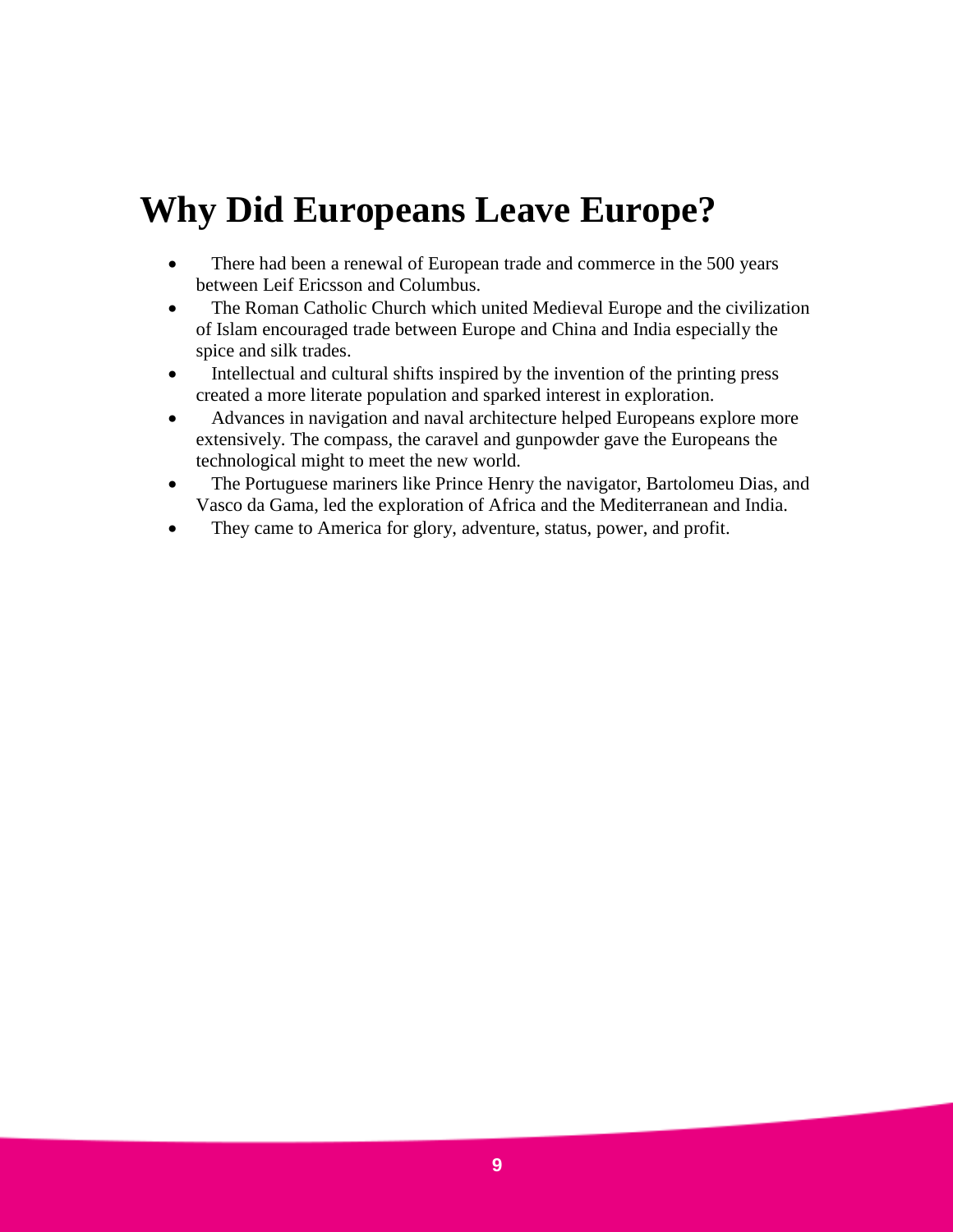### **Why Did the Europeans Leave Europe?**

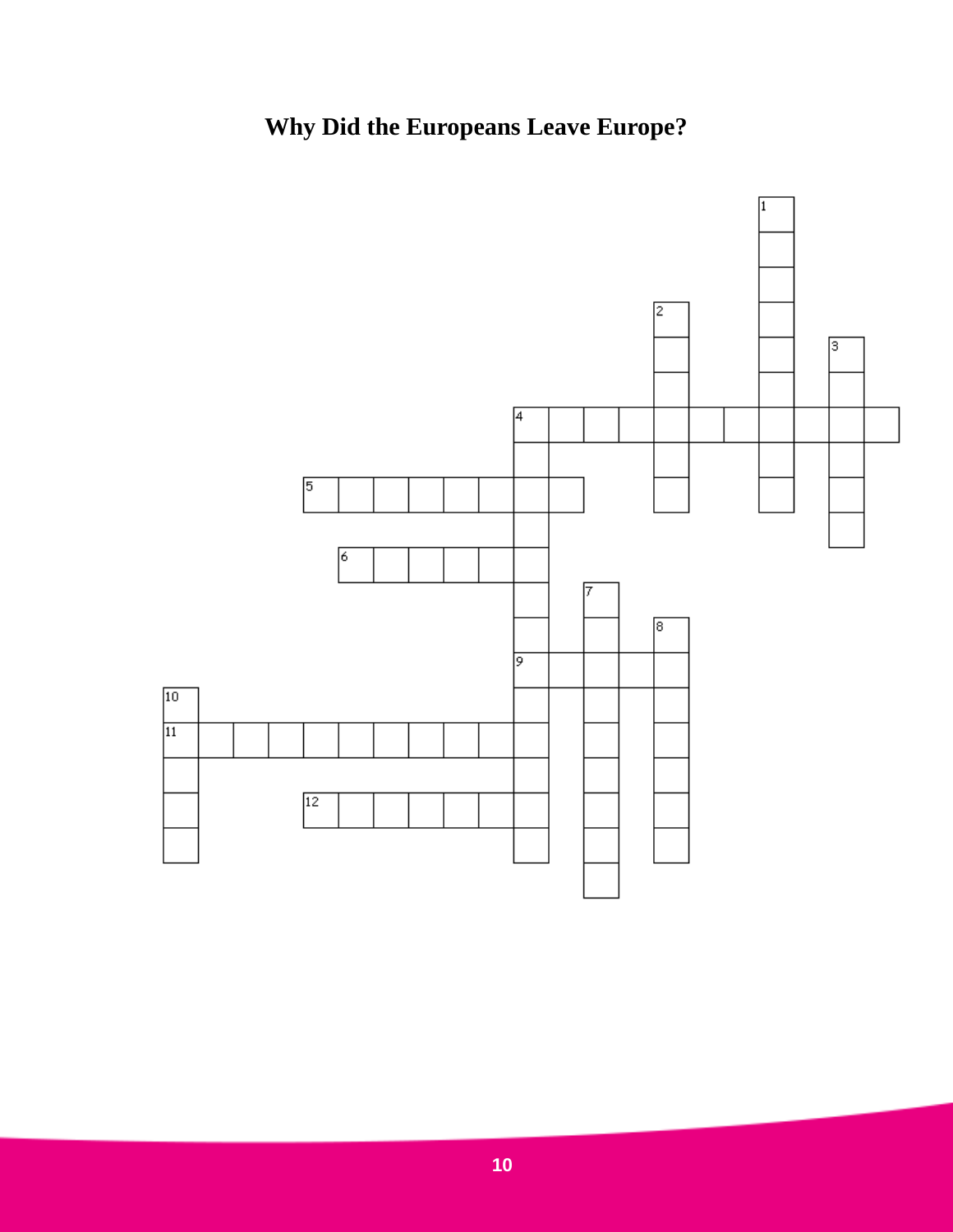#### Across

- 4. Portuguese navigator.
- 5. This church united Medieval Europe.
- 6. Europeans came to America for\_\_\_.
- 9. Christopher Columbus came from\_\_\_.
- 11. Columbus landed on\_\_\_\_\_\_\_
- 12. Technological innovation.

- 1. Columbus explored this sea.\_\_\_\_
- 2. India and China traded\_\_\_\_\_.
- 3. Vasco da Gama explored\_\_\_\_\_.
- 4. Literate population.
- 7. China invented this.
- 8. Portuguese ship.
- 10. Encouraged trade.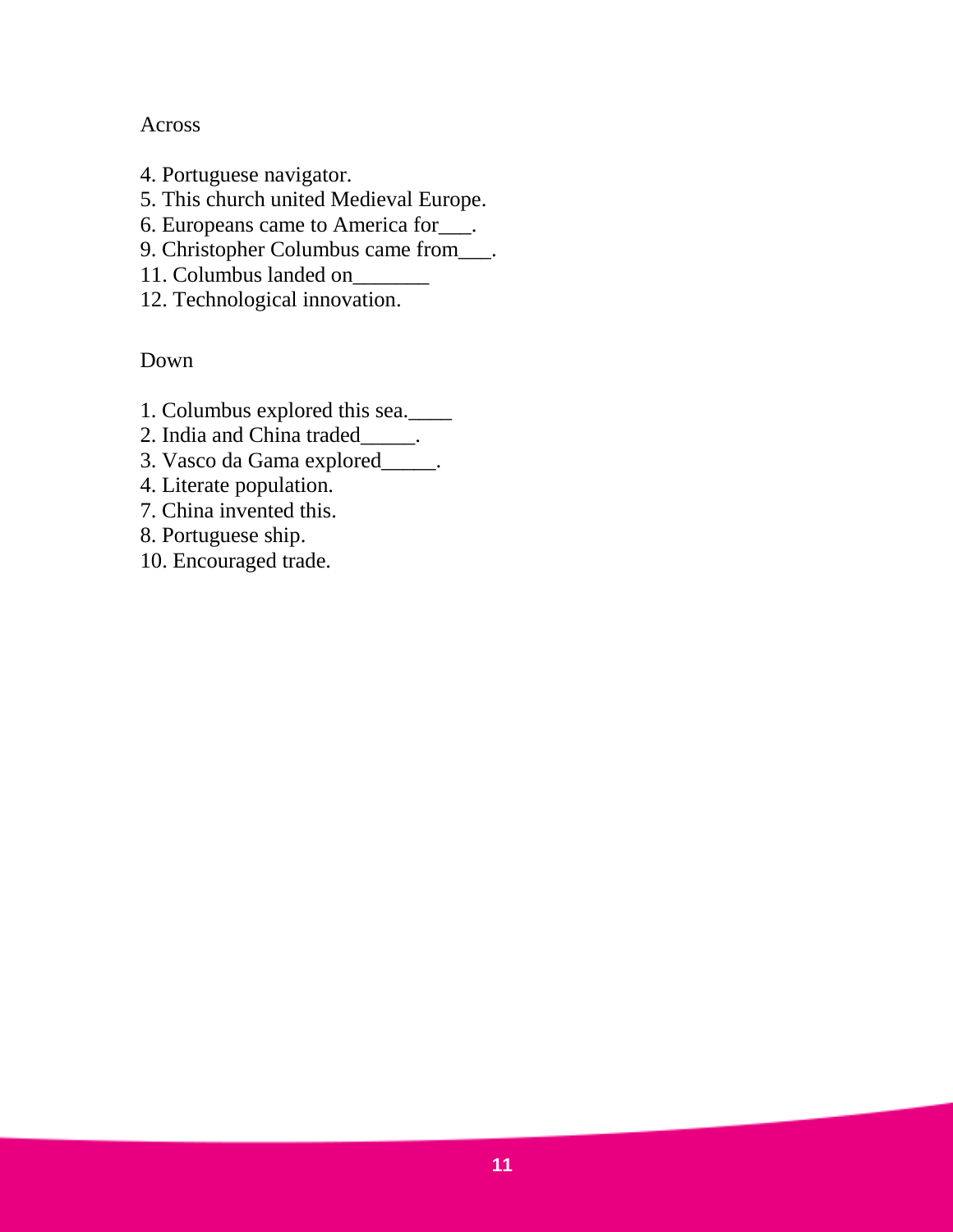### **The Columbia Exchange**

- The Columbian Exchange was the interaction of culture, products, ideas, and diseases that altered the lives of new and old world peoples.
- Europeans quickly extinguished all traces of Native American self rule.
- Native Americans and Europeans exchanged diseases like measles, syphilis, and smallpox.
- Europeans introduced herds of sheep and cattle that destroyed the Native American farming environment.
- Europeans attempted to destroy Indian culture.
- Europeans introduced "fire water."
- Europeans introduced slavery and enslaved many of the Native American peoples.
- By 1500, Europeans began a migration to the New World that would eventually attract about 100 million people across the Atlantic Ocean.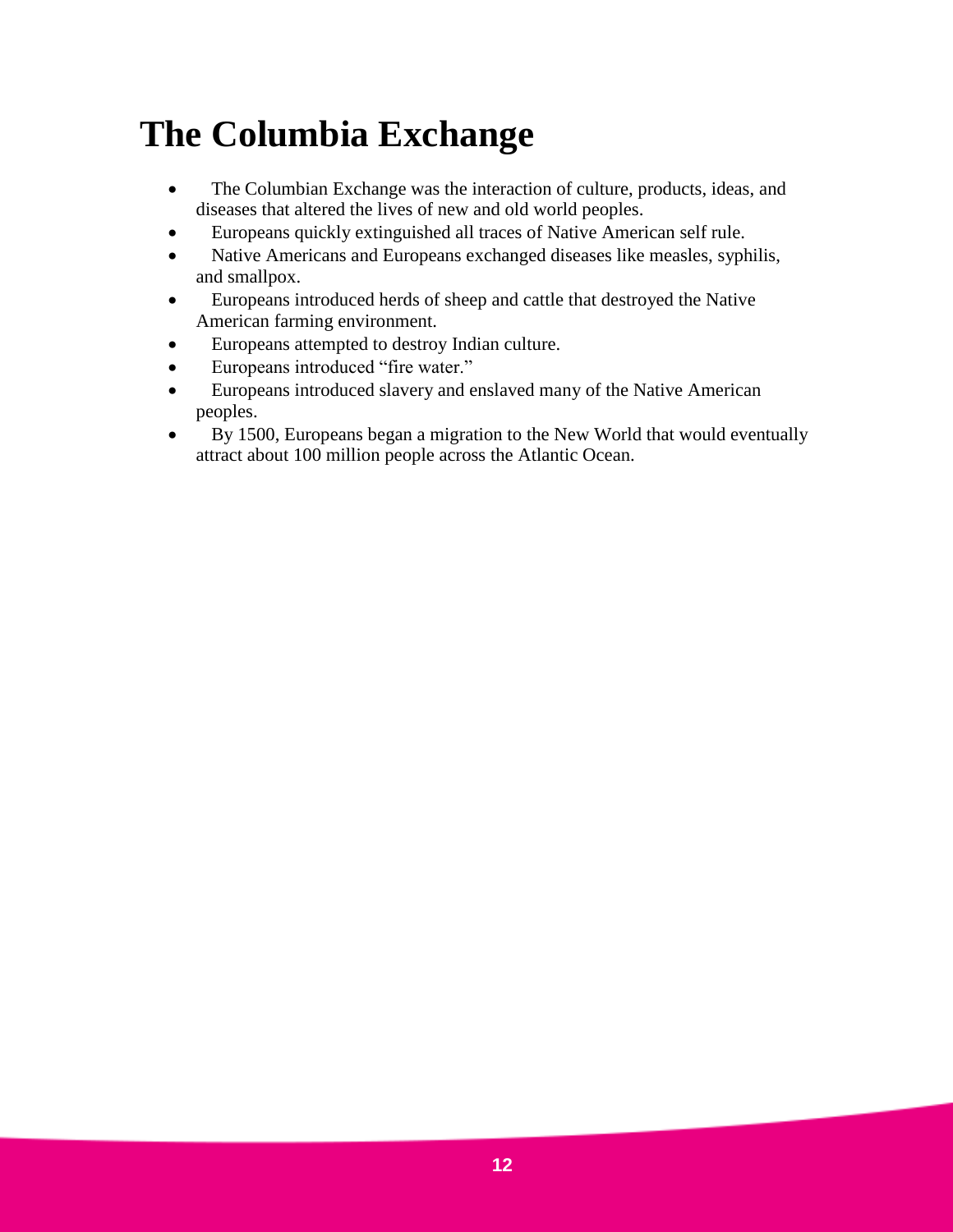#### **The Columbian Exchange**



#### Across

- 1. About 100 million people crossed this ocean.
- 3. Europeans attempted to destroy Native American \_\_\_\_\_.
- 6. Native Americans and Europeans exchanged\_\_\_\_\_\_\_.

- 2. Destroyed Native American self rule
- 4. Europeans introduced this and enslaved Native American peoples.
- 5. Europeans introduced herds of sheep and \_\_\_\_\_\_.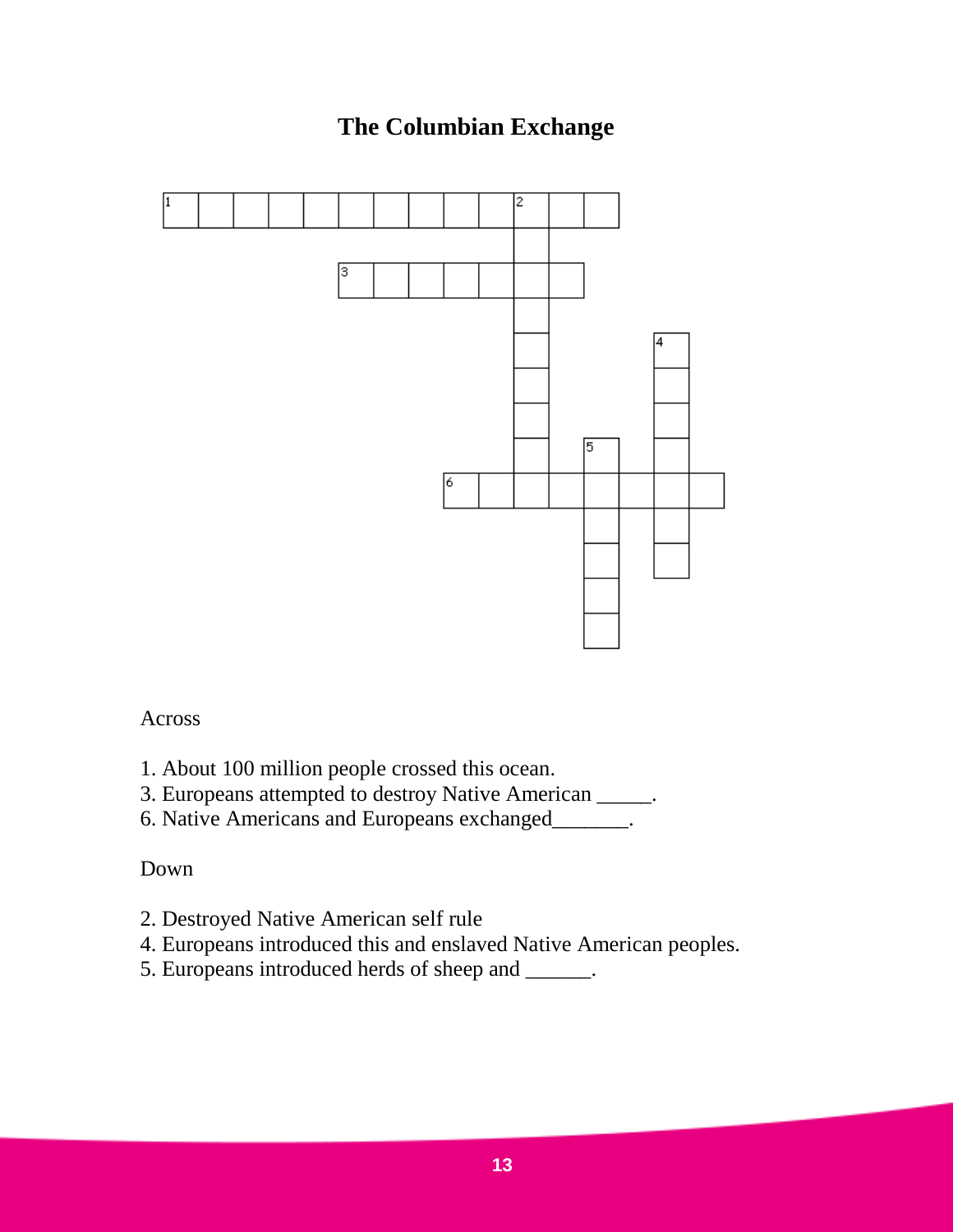### **From the Journal of Christopher Columbus**

…"Your Highnesses commanded me that, with a sufficient fleet, I should go to the said parts of India and for this accorded to me great rewards and ennobled me so that from that time henceforward I might style myself "don" and be high admiral of the Ocean Sea and viceroy and perpetual governor the islands and continent which I should discover and gain and which from now henceforward might be discovered and gained in the Ocean Sea, and that my eldest son should succeed to the same position and so on from generation to generation.

And I departed from the city of Granada on the twelfth day of the month of May in the same year of 1492, on a Saturday, and came to the town of Palos, which is a port of the sea, where I made ready three ships very suited for such an undertaking, and I set out from that port, well furnished with very many supplies and with many seamen, on the third day of the month of August of the same year, on a Friday, half an hour before the rising of the sun and I steered my course for the Canary Islands of Your Highnesses, which are in the Ocean Sea, thence to set out on my way and to sail until I should arrive in the Indies, and deliver the embassy of Your Highnesses to those princes and perform all that you had commanded me to do."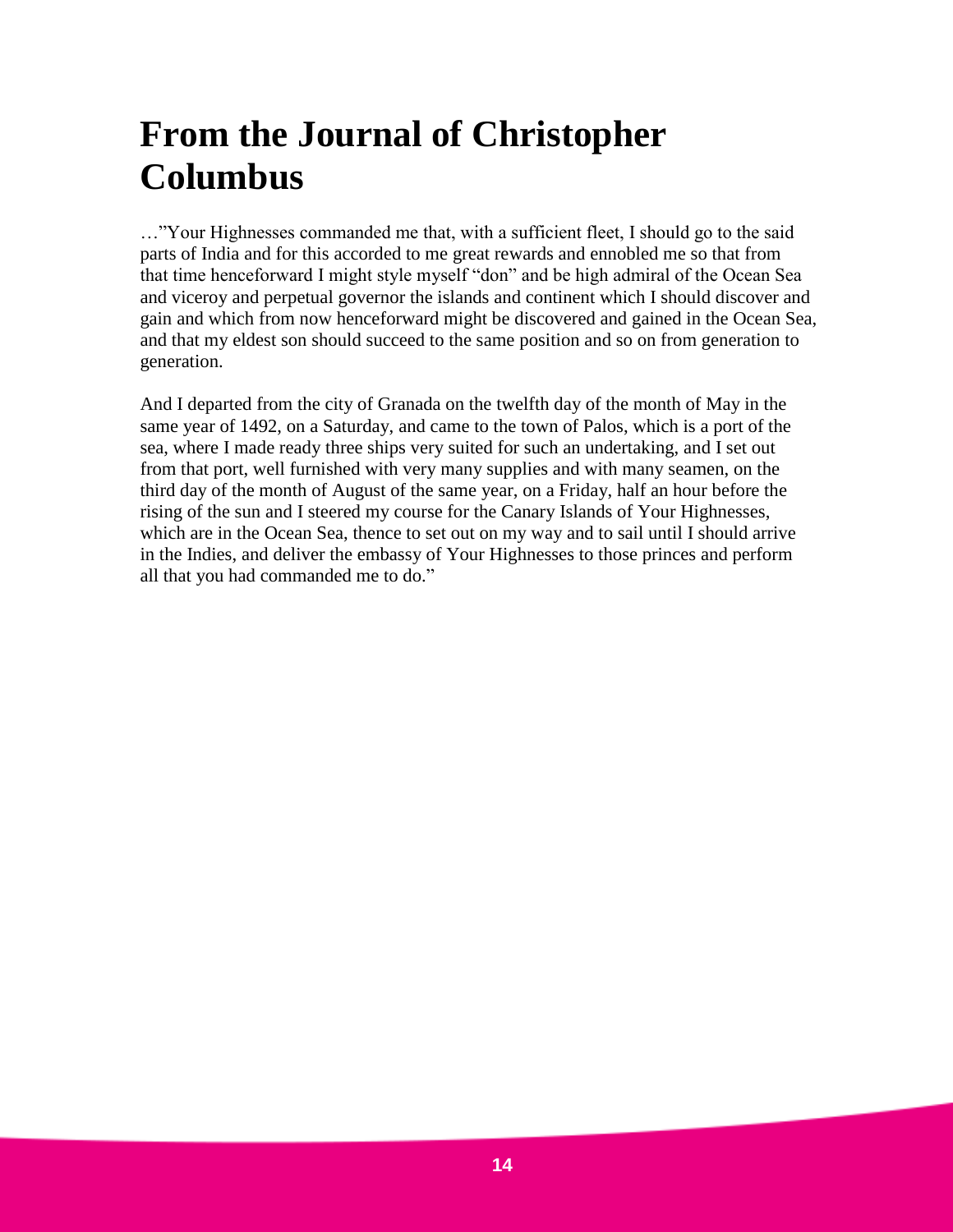#### **From the Journal of Christopher Columbus**



Across

- 2. Columbus was called Admiral of the\_\_\_.
- 5. Columbus departed from this city\_\_\_\_\_.
- 6. Town where his ships were prepared.

- 1. Columbus was looking for this country\_\_\_.
- 3. Month that Columbus left for America.
- 4. Columbus named this successor\_\_\_\_\_.